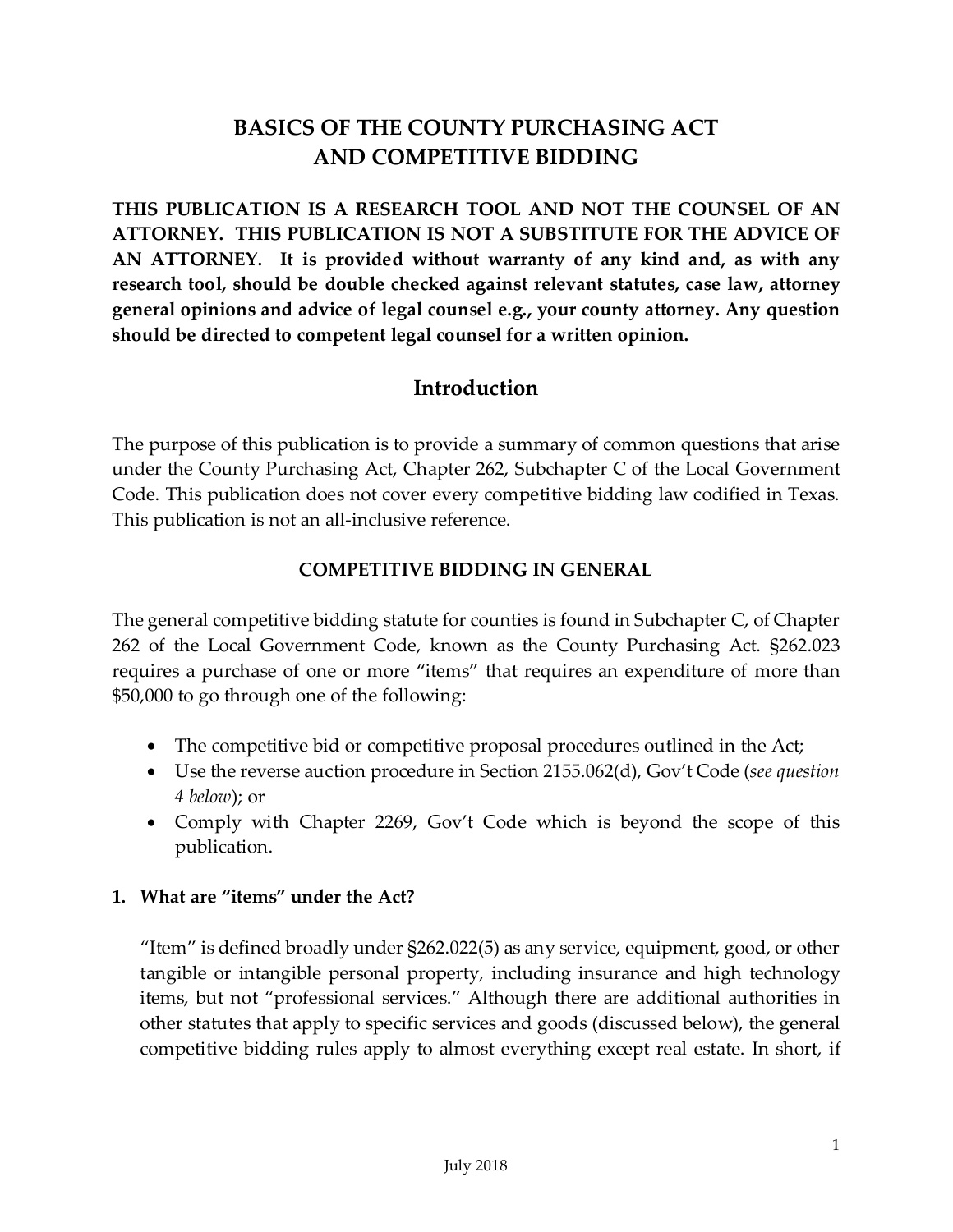the county wants to acquire something that costs more than \$50,000[1](#page-1-0) , then the commissioners court will likely be using a competitive procurement method to acquire the item.

### **2. What is the difference between a competitive bid and competitive proposal?**

The terms are often used interchangeably, but generally, a request for bids is used when the purchasing county can articulate specifications or the goods or services sought have easily identifiable characteristics. This is also commonly referred to as sealed bidding. Generally, price is the main factor. Requests for proposals are used when specifications and requirements are difficult to define, and the county asks responsive vendors to propose solutions to meet the requirements. Cost or price is one factor, but may not be the only factor.

### **3. What alternative competitive proposal procedures are available?**

Competitive proposals (as opposed to competitive bids) may be sought under §262.030(a) for purchase of insurance, high technology items, landscape management, travel management, or recycling.

In counties that have appointed a purchasing agent under §262.011 or employed a purchasing agent under §262.0115, the purchasing agent may, with the consent of the commissioners court, solicit proposals, rather than bids, for items other than insurance and high tech items if the purchasing agent determines that it is in the best interests of the county to make a request for proposals.

An alternative multi-step solicitation procedure is authorized under §262.0295. Engaging in the multi-step alternative requires a finding by the commissioners court that it is impractical to prepare detailed specifications for an item to support an award of a purchase contract. After making such a finding, quotations may be solicited through a request for unpriced proposals following the same notice and advertising process undertaken for regular requests for bids. After opening the unpriced proposals on the date specified in the notice, the commissioners court has 7 days to mail a request for priced bids from those proposals that qualified under the criteria set forth in the first phase of the multi-step request for proposals. Within 30 days of

l

<span id="page-1-0"></span><sup>&</sup>lt;sup>1</sup> For those counties who have held an election and are operating under the County Road Department System, all purchases of equipment, materials and supplies for the county road department in excess of \$25,000 (as opposed to the County Purchasing Act's \$50,000 threshold) must be competitively bid in conformity with estimates and specifications prepared by the county road engineer. Subchapter D, Chapter 252, Tex. Transp.Code.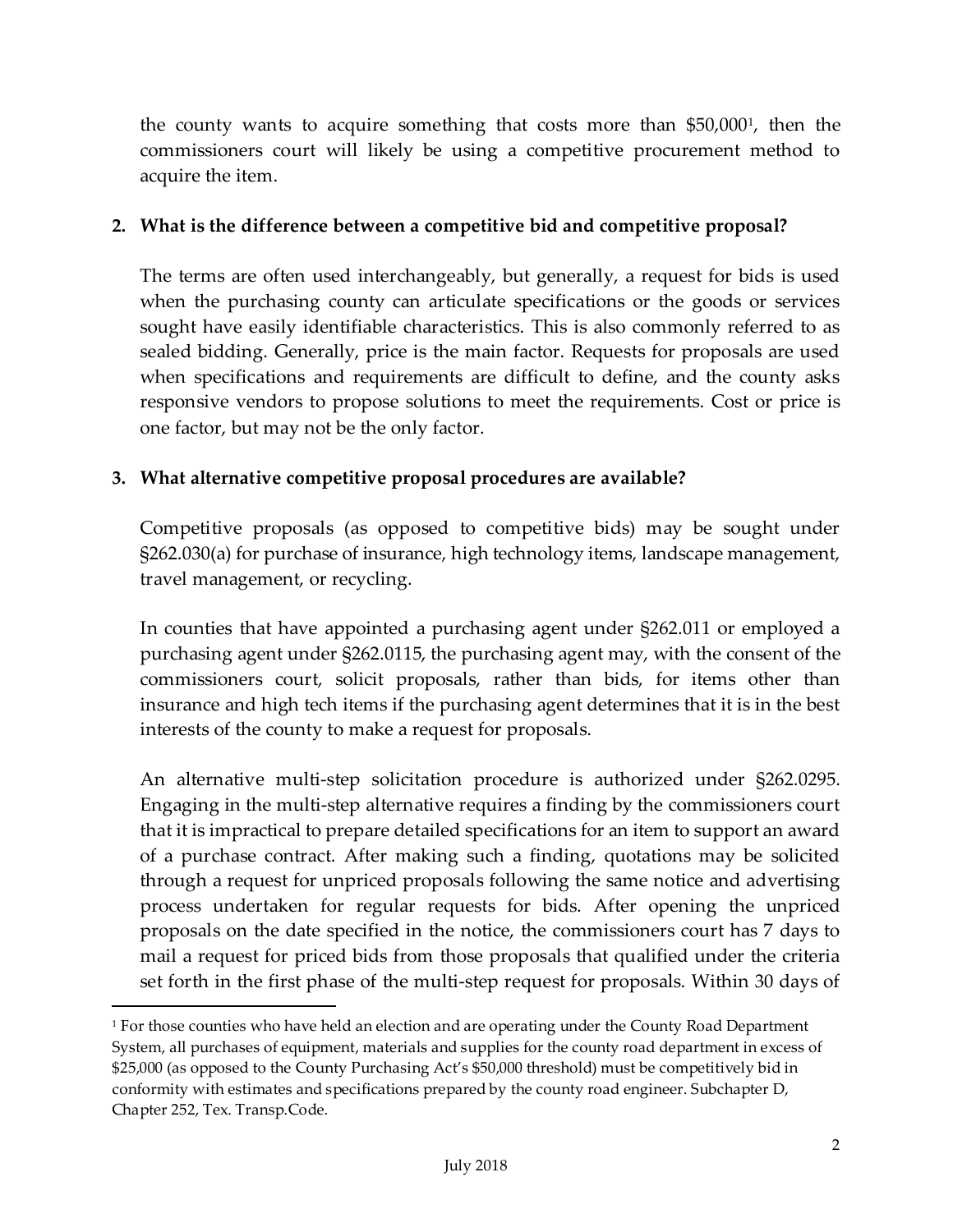opening the unpriced proposals, the priced bids must be submitted to the commissioners court. The commissioners court may then conduct discussions with those responsible offerors who submit priced bids and who may be selected for award. Offerors must be treated fairly and equally if the commissioners court engages in discussions. Award is to be made to the responsible offeror with the lowest and best evaluated offer.

#### **4. What is a reverse auction procedure?**

A reverse auction allows suppliers/sellers of goods and services bid for contracts to provide designated goods or services. Over the course of the auction, the price submitted by suppliers/sellers will begin high and decrease. The bidders are anonymous to each other but can see the other supplier/seller price submissions. The bid winner is not necessarily the lowest cost supplier. *See* §2155.085, Tex. Gov't Code.

#### **5. Is a contract that should have been competitively bid void or merely voidable?**

In 1985, the legislature adopted the County Purchasing Act. Contracts entered into in violation of the County Purchasing Act are not automatically void, but a court may declare such contracts void in a taxpayer suit, or in some circumstances an unsuccessful bidder suit. *See* Tex. Atty. Gen. Op. GA-0247.

## **6. Can a contract that was entered into in violation of the County Purchasing Act be ratified by the commissioners court?**

No. Ratification may not be used to justify the making of an illegal contract. Because the commissioners court lacks authority to enter into a contract in violation of the County Purchasing Act in the first place, a commissioners court lacks authority to subsequently ratify such a contract. *See* Tex. Atty. Gen. Ops. GA-0247 and GA-0383.

## **7. Can the County Auditor approve a claim for payment under a contract that was awarded in violation of the County Purchasing Act or other competitive bid laws?**

No. Under chapter 113 of the Local Government Code, the county auditor may not audit or approve a claim unless the claim was incurred as provided by law. If the county auditor determines that the county awarded a contract without complying with the County Purchasing Act, §113.065 of the Local Government Code prohibits the auditor from approving a claim for payment on the contract. *See* Tex. Atty. Gen. Ops. GA-0247 and GA-0383.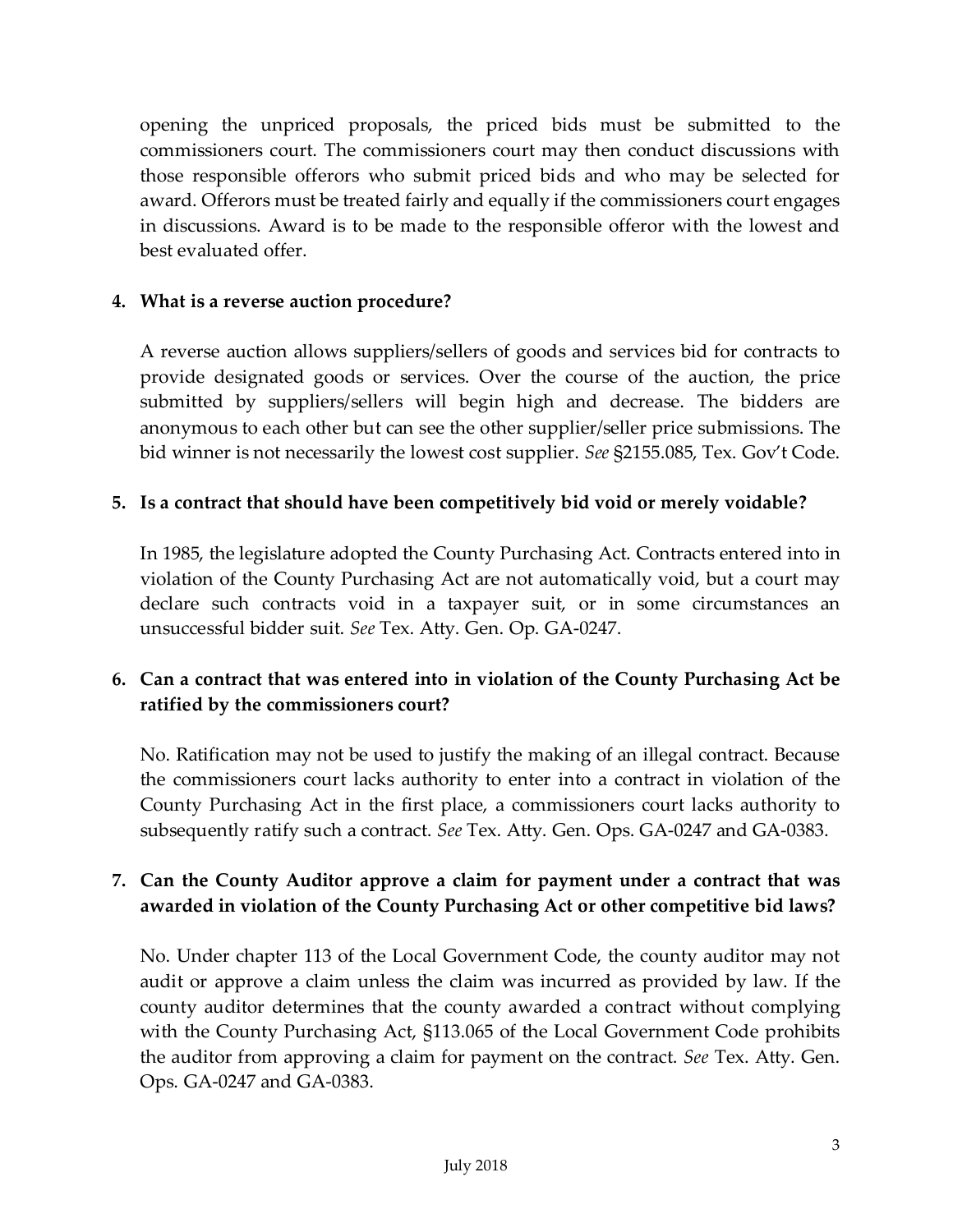## **8. Who has standing to challenge a contract award alleged to have been made in violation of the County Purchasing Act?**

Any property tax paying citizen of the county may file suit to enjoin performance of a contraction made in violation of the Act. §262.033 Tex. Local Gov't Code.

At least one court has ruled that a corporation is a tax paying citizen for purposes of filing suit against a governmental entity to enjoin performance of a contract that was awarded in violation of the County Purchasing Act. *Labrado v. County of El Paso*, 132 S.W.3d 581 (Tex. App. – El Paso, March 18, 2004).

### **9. Are there any rules about what minimum specifications are required?**

Generally, no. However, if specifications are so vague as to effectively prohibit vendors from bidding on the same material terms and conditions, then a contract awarded would likely be set aside by a court. In one rare example where county specifications were found to be insufficient, the county was seeking bidders for various road materials. The bid documents did not attempt to specify approximate quantities of materials the county wanted to buy, and the bid documents did not state how long a term the contract was to be in place. These omissions were found to prohibit meaningful competition. Tex. Atty. Gen. Op. No. MW-449 (1982).

## **10. Can the county require a prospective bidder to use a specific brand or model in its bid specifications?**

Generally, no. For example, in *Texas Highway Commission v. Texas Ass'n of Steel Importers, Inc.*, 372 S.W.2d 525 (Tex. 1963), the State Highway Department set forth bid specifications requiring all materials furnished under its construction contracts be manufactured in the United States. The steel importers sued as taxpayers seeking to set aside the specifications as invalid, illegal or void. The Texas Supreme Court held that the domestic materials requirement was unduly restrictive and therefore violated the competitive bid laws.

Similarly, in *Davray, Inc. v. City of Midlothian, Texas*, 2005 WL 1586574 (N.D. Tex. July 6, 2005), the City was sued by unsuccessful bidder for a fire hydrant specification for a particular brand. The City argued that the brand name specification was required as a matter of public safety. The trial court disagreed, citing evidence in the record that other brands had the same attributes and qualities cited by the City in its specifications.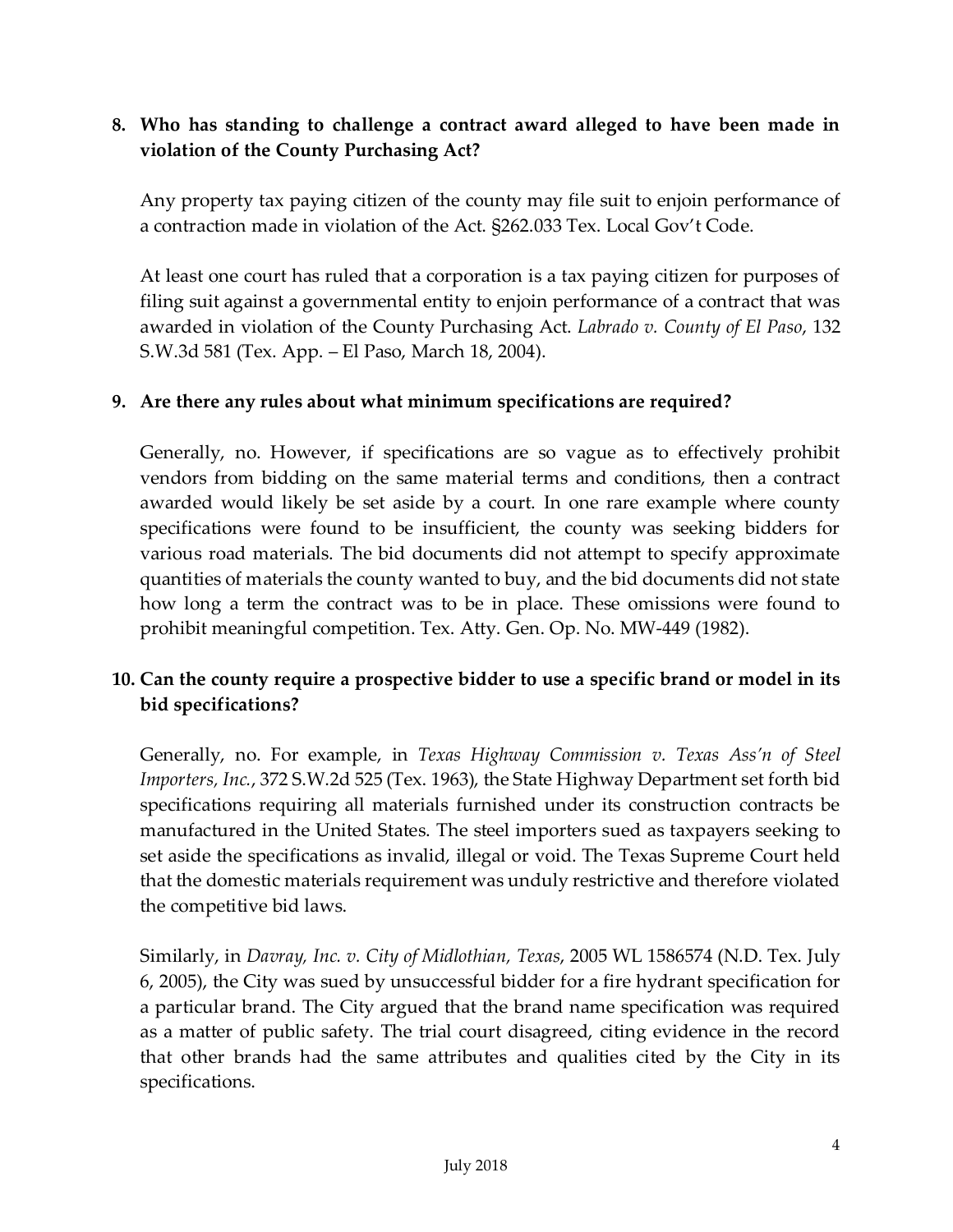#### **11. Can the county restrict its bids to local businesses?**

Generally, no. The attorney general has opined that a requirement that a bidder be located within the county would be an illegal restriction on competition. However, the attorney general also conceded that circumstances may exist where the proximity of the bidders determines who the lowest responsible bidder is. Tex. Atty. Gen. Op. No. H-1086 (1977).

#### **12. Can the county give preference to bidders who provide health insurance?**

Yes. If a county receives one or more bids from a bidder who provides reasonable health insurance to its employees and requires a subcontractor the bidder intends to use to provide reasonable health insurance to the subcontractor's employees, the county may award the contract to a health insurance providing employer if the insurance providing employer's bid is within five percent of the lowest and best bid price received by the county from a bidder who does not provide or require reasonable health insurance for employees. Tex. Local Gov't Code §262.0271

### **13. Can the county take into consideration a bidder's past performance?**

The safety history of a bidder may be taken into account if the commissioners court has adopted a written definition and criteria for accurately determining the safety record of a bidder and the commissioners court has given notice in the bid specifications that the bidder's safety record may be considered in determining the responsibility of the bidder. Tex. Local Gov't Code §262.0275.

### **14. Can the county give preference to bidders who use recycled products?**

Yes. §262.005 of the County Purchasing Act expressly incorporates the provisions of Health & Safety Code §361.426, which requires a county to give preference in purchasing to products made of recycled materials if the products meet specifications. Not only does Health & Safety Code §361.426 require counties to give preference to recycled products, it requires counties to affirmatively review and revise procurement procedures and specifications to eliminate discrimination against products made of recycled products, encourage the use of products made of recycled materials and to ensure to the maximum extent economically feasible that the county purchases products that may be recycled after they have served their intended use.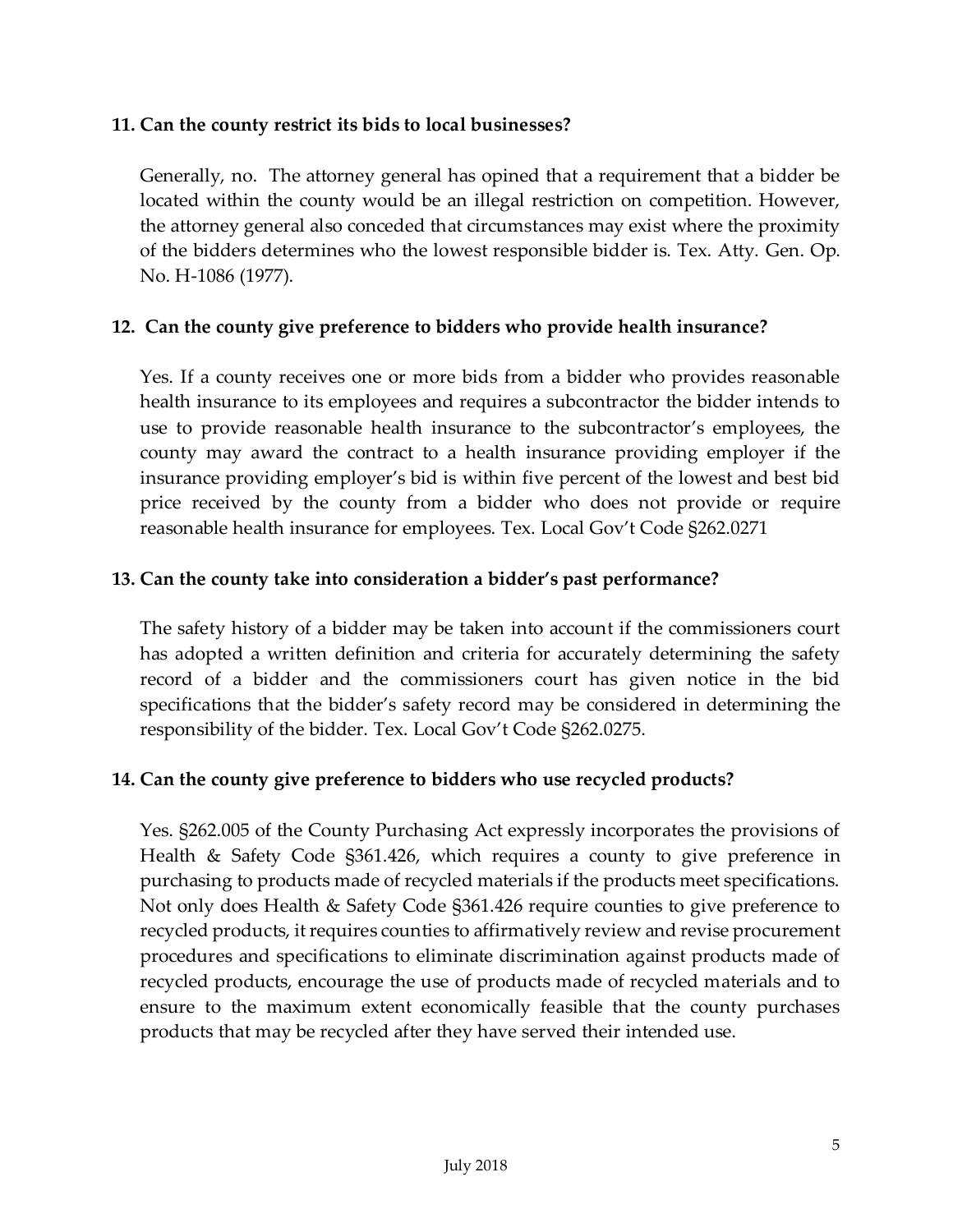#### **NOTICE PROVISIONS**

## **1. How long and how frequently must a county advertise its intent to make a purchase subject to the County Purchasing Act?**

At a minimum, a notice of a proposed purchase must be published at least once a week for two consecutive weeks in a newspaper of general circulation in the county with the first date of publication occurring at least 14 days before the date of the bid opening. If there is no newspaper of general circulation, then the notice must be posted in a prominent place in the courthouse for 14 days before the date of the bid opening. §262.025 Tex. Local Gov't Code.

## **2. Are advertisements for bids required to be posted on a county website, if the county has a website?**

Although it is common practice for counties to post bidding opportunities on their websites, counties are not required by law to do so.

#### **3. Can bids be opened early?**

No. By its express terms, the County Purchasing Act requires that the notice for bids specifically advertise the time and place bids are to be publicly opened. §262.025(b)(2).

#### **CONTRACTS**

#### **1. Can a contract be awarded for multiple years?**

Yes. There is no statute that expressly authorizes multiple-year awards. Conversely, there are several statutes that limit or cap multiple-year award terms. For example, §271.009 Tex. Local Gov't Code limits a lease-purchase or other installment type contract under the Public Property Finance Act to a term of 25 years, and §116.021 Tex. Local Gov't Code authorizes counties to select a depository either under the County Purchasing Act or for a two to four-year term under this section plus negotiated renewal for another two year term.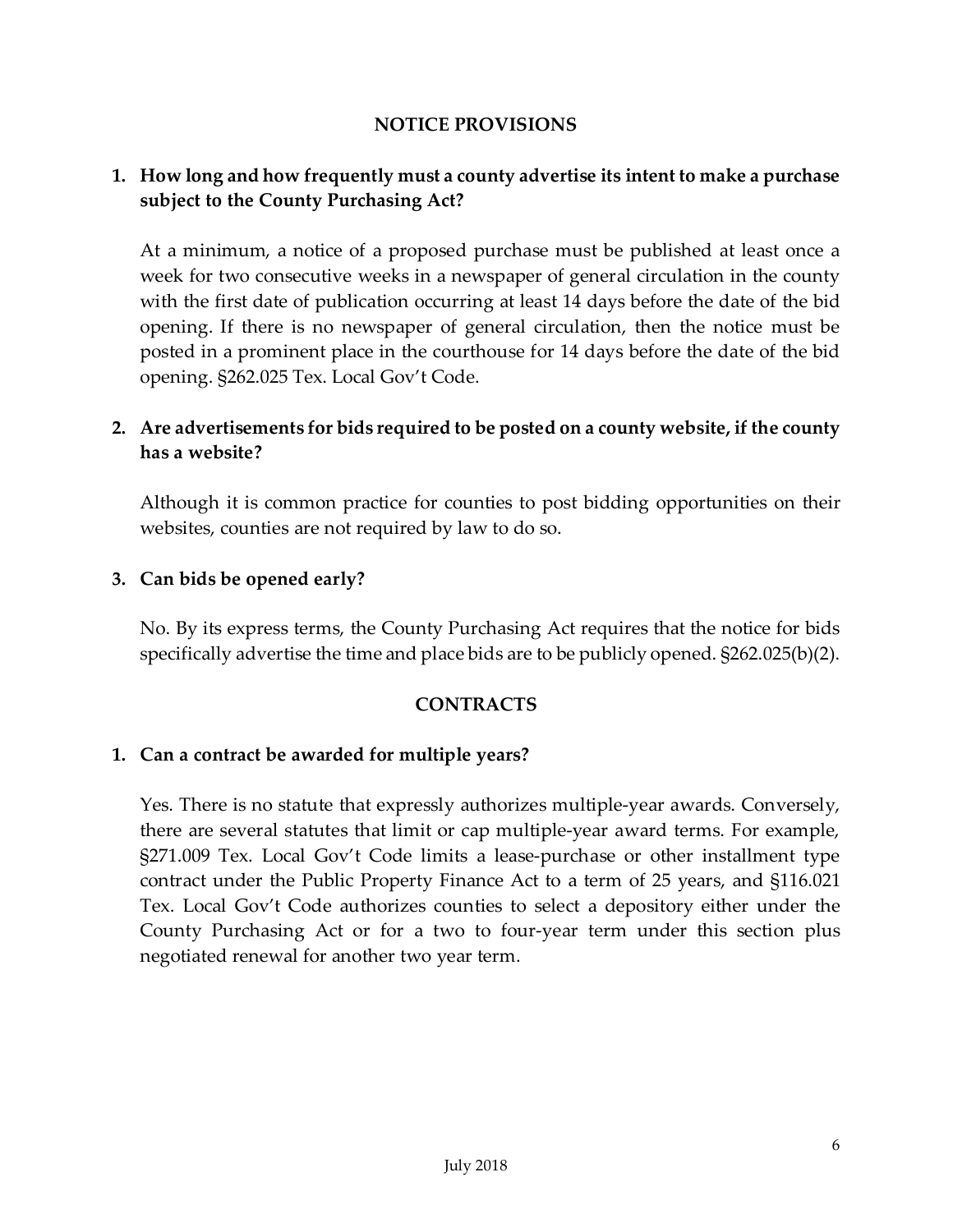## **2. How can the county enter a multiple year contract without creating an unconstitutional debt?**

§271.903 Tex. Local Gov't Code expressly states that a multiple-year contract for the acquisition or lease of real or personal property that retains to the governing body the continuing right to terminate the agreement at the end of each budget period, is conditioned on a best efforts attempt to obtain and appropriate funds, or contains both the continuing right to terminate and the best efforts conditions, is a commitment of current revenues only. Alternatively, an interest and sinking fund must be established at the time the multiple-year obligation is created. Tex. Const. art. 11, §§5, 7

## **3. If the county finances, rather than outright purchases, an item, does the lease purchase have to be competitively bid?**

Yes. The Public Property Finance Act expressly states that any contract entered into under the financing authority provided under Chapter 271 must also comply with the competitive bidding requirements of Chapter 262, the County Purchasing Act. §271.006 Tex. Local Gov't Code.

#### **BONDS**

## **1. What is the difference between a bid bond, a performance bond, and a payment bond?**

A bid bond (sometimes called a proposal bond) guarantees a vendor submitted an accurate proposal and is able to begin work if awarded the contract. A performance bond ensures a project is completed according to the provisions of the contract, such as on time and within proposed cost. A payment bond is security to ensure that subcontractors and suppliers are paid for work performed and materials supplied.

## **2. Can a county require all vendors to submit bid bonds as a part of their bids or proposals under the County Purchasing Act?**

Counties may (but are not required to) require bidders to furnish a bid bond for 5% of the total contract price for public works contracts. Counties may also require a bid bond for up to \$5,000 for any contract exceeding \$100,000. §262.032(a).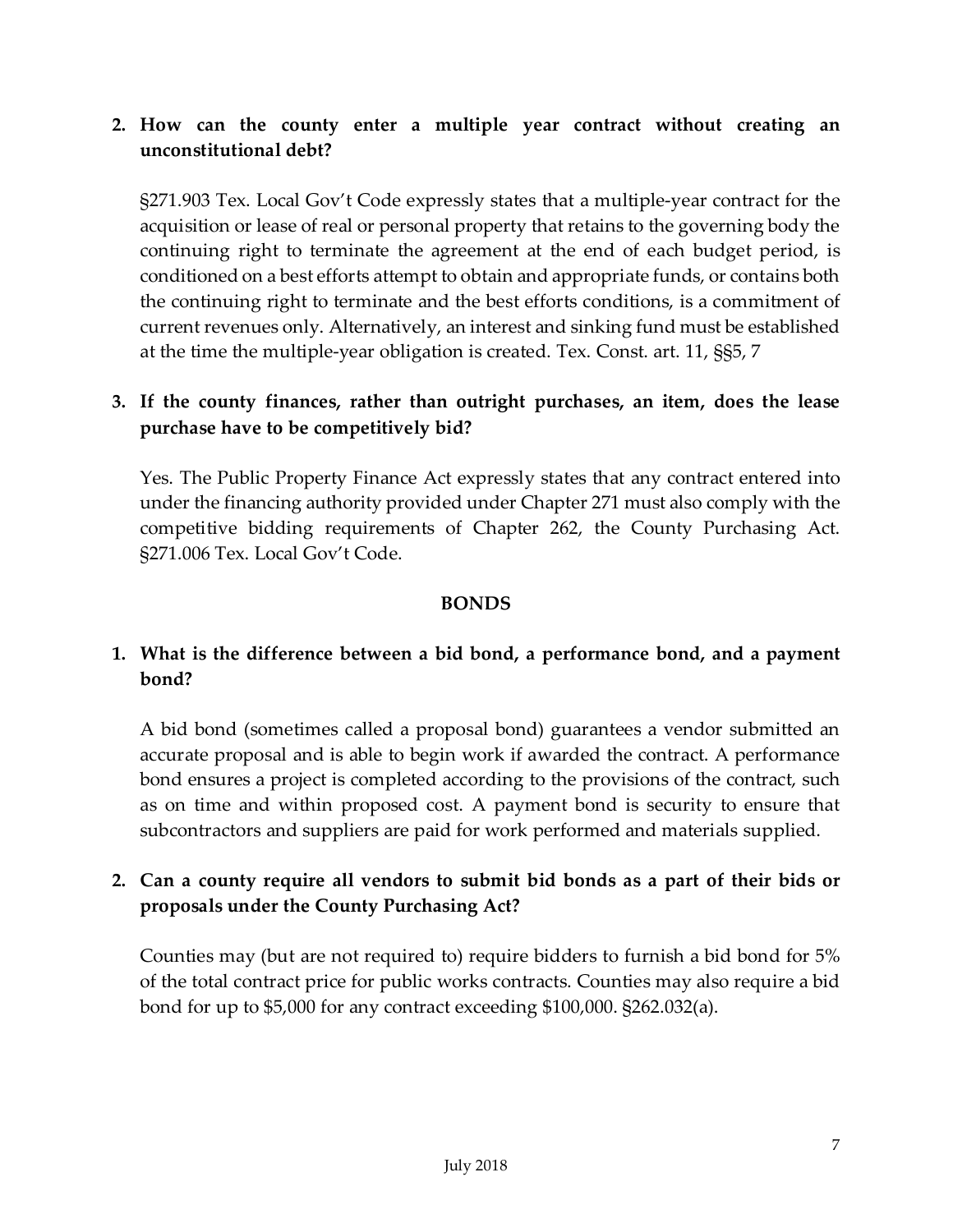## **3. What is the purpose of requiring a bid bond?**

A bid bond provides some assurance that the county will not have to absorb all costs and expenses associated with re-awarding a contract when a bidder ultimately proves unable to perform. A 5% bid bond is not a penalty for failing to perform. It is similar to a liquidated damages clause where default is acknowledged to cause damages, but those damages are not easily ascertained. *See e.g., Guido & Guido, Inc. v. Culberson County*, 459 S.W.2d 674 (Tex. Civ. App. – El Paso, Oct. 21, 1970, writ refused n.r.e.) (citing cases).

## **4. Are performance and payment bonds required for all public works contracts?**

No. Performance and payment bonds are required for public works contracts governed by Chapter 2253 of the Government Code, which is beyond the scope of this publication. Performance bonds are authorized, but not required, for public works contracts under the County Purchasing Act or any contract exceeding \$100,000 within 30 days of signing a contract or issuance of a purchase order, if so required by the county, if the contract exceeds \$50,000. §262.032. There is no provision for a payment bond under the County Purchasing Act.

## **SPECIAL FUNDS EXEMPT FROM COMPETITIVE BIDDING**

# **1. Are purchases made from "hot check" funds collected by prosecutors under Art. 102.007 of the Code of Criminal Procedure required to be competitively bid?**

No. "Hot check" fees collected by prosecutors under Art. 102.007 of the Code of Criminal Procedure are statutorily required to be deposited in the county treasury in a special fund administered by the prosecutor. Expenditures from the "hot check" fund are statutorily committed to the sole discretion of the prosecutor. Since the competitive bidding provisions require the commissioners court to administer the procedure and to reject bids or award contract, requiring "hot check" purchases to be competitively bid would place ultimate control of these expenditures in the commissioners court and outside the statutory sole discretion of the collecting prosecutor. Tex. Atty. Gen. Ops. JM-0967 (1988) and MW-0439 (1982).

# **2. Are purchases made from commissary proceeds required to be competitively bid?**

Not usually. Commissary proceeds in most counties are under the sole control of the Sheriff by statute. *See* §351.0415 Tex. Local Gov't Code. The County Purchasing Act does not apply to purchases within the exclusive authority of an official other than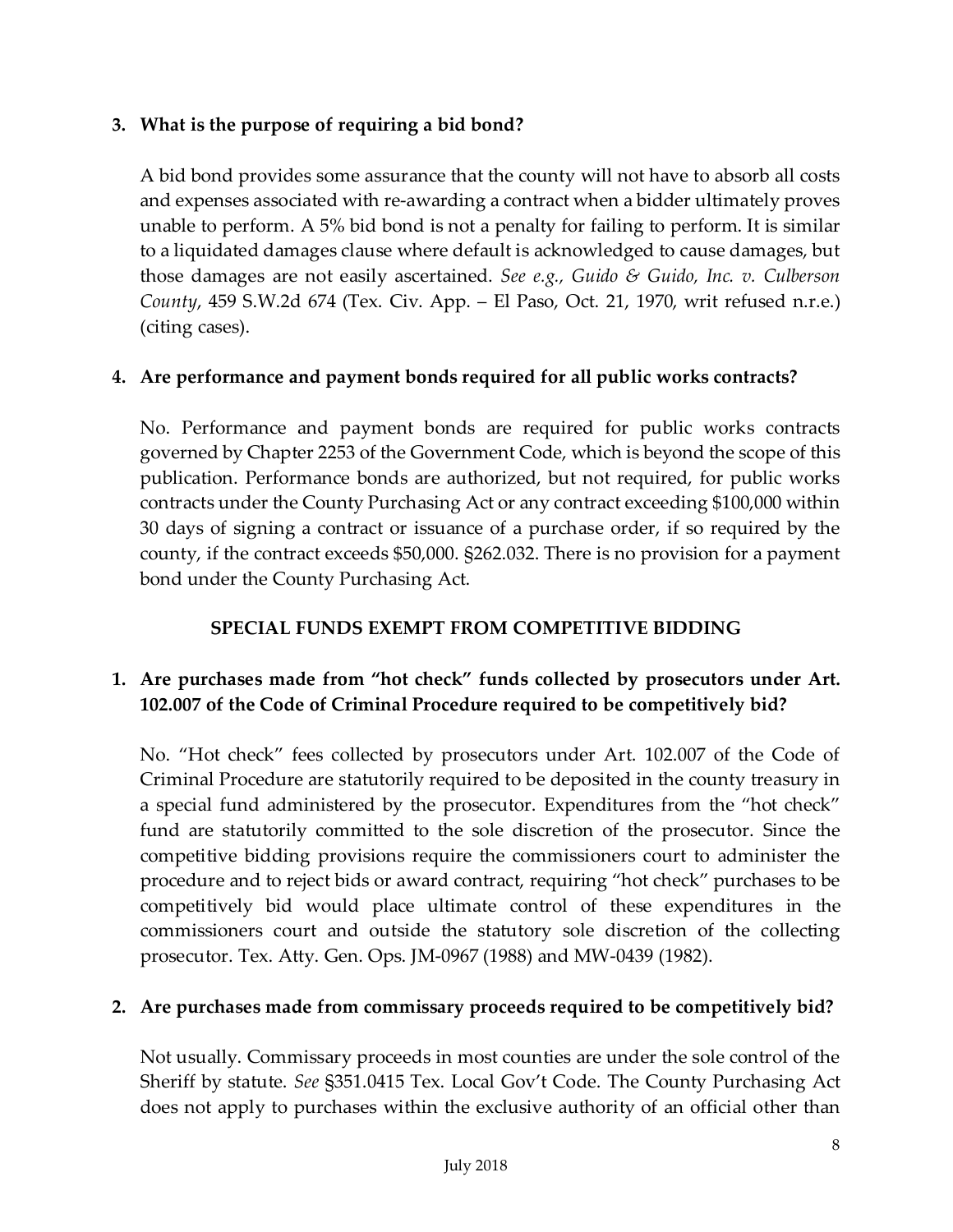the county commissioners court. Accordingly, a Sheriff in most counties may spend commissary proceeds without going out for competitive bids. Tex. Atty. Gen. Op. JC-0122 (1999).

In counties that (1) have a population of one million or more; (2) have two municipalities with a population of 200,000 or more; and (3) that are adjacent to a county with a population of a million or more, the Sheriff does not have exclusive control of commissary proceeds and commissary purchases are required to be competitively bid. Tex. Local Gov't Code §351.04155.Dallas and Tarrant Counties currently fall within the scope of §351.04155. Population trends indicate that Collin County will fall within scope by the time official 2020 census data is available.

## **3. Are purchases made with forfeiture funds required to be competitively bid?**

Yes. The commissioners court has a ministerial duty to initiate competitive bidding upon receipt of request from the prosecutor or law enforcement agency entitled to spend the funds collected under article 59.06 Code of Criminal Procedure. Although the commissioners court has the right to reject bids, it may not do so for the purpose of delaying a forfeiture-fund purchase. Tex. Atty. Gen. Op. No. DM-243 (1993).

## **PENALTIES FOR VIOLATING THE COUNTY PURCHASING ACT**

### **1. What happens if I violate the competitive bidding laws?**

It depends. It is a Class B misdemeanor (up to \$2,000 fine and 180 days in jail) to intentionally or knowingly make or authorize separate, sequential, or component purchases to avoid the competitive bidding requirements under §262.023. It is a Class C misdemeanor (up to \$500 fine) to intentionally or knowingly violate the County Purchasing Act in a manner other than making sequential purchases designed to avoid the competitive bidding requirements.

Even if one violates the County Purchasing Act unintentionally, the county may face a taxpayer suit seeking to enjoin performance or execution of the contract and a judicial declaration that a contract is void.

Additionally, if the county auditor determines that the county awarded a contract without complying with the County Purchasing Act, §113.065 of the Local Government Code prohibits the auditor from approving a claim for payment on the contract. *See* Tex. Atty. Gen. Op. No. GA-0247 (2004).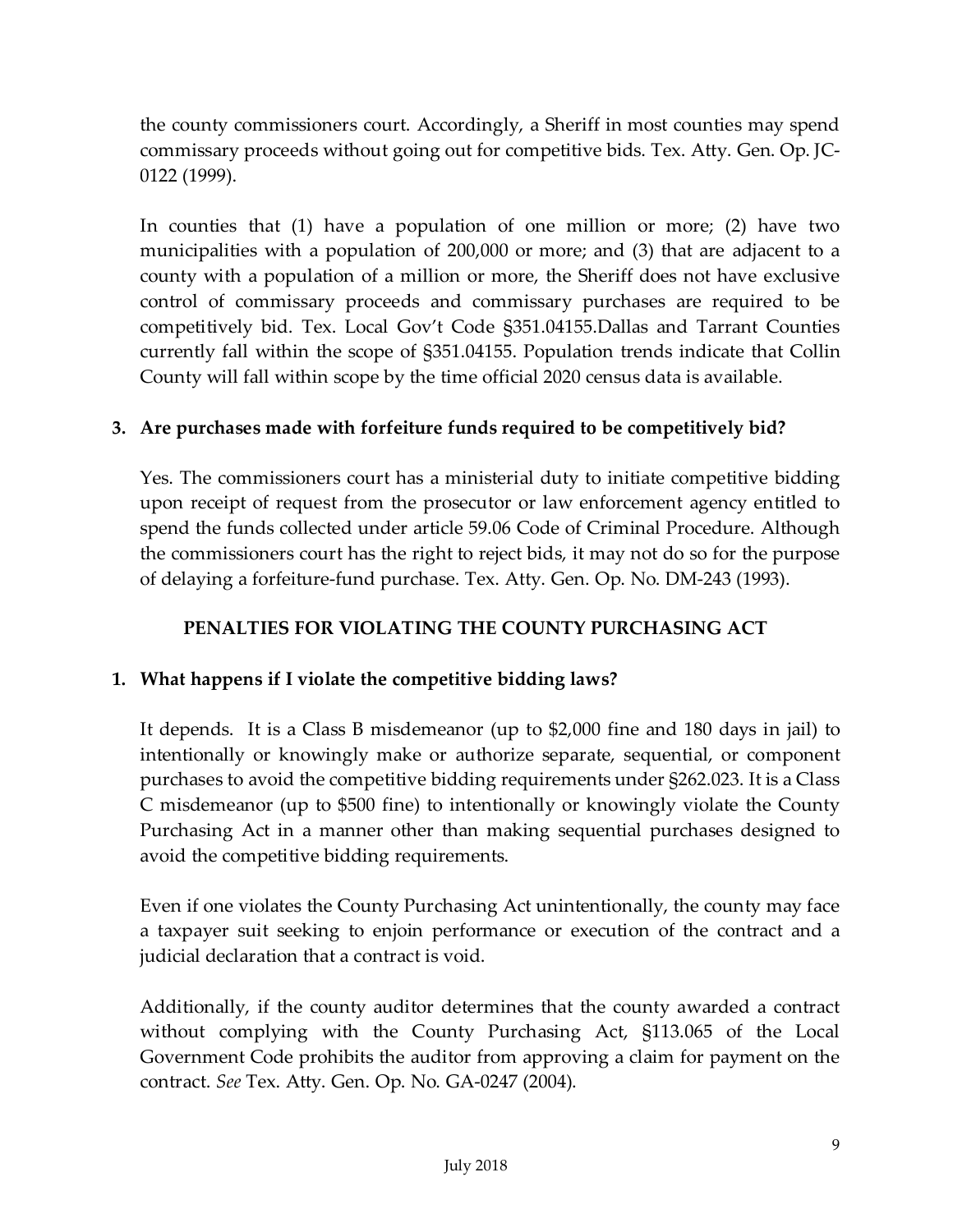### **ALTERNATIVES TO COMPETITIVE BIDDING**

#### **Interlocal Cooperation Act**

Chapter 791 of the Government Code authorizes counties to contract with each other, other local governments, or federally recognized Indian tribes within the State for the cooperative provision of governmental services. §791.011(d) spells out what terms an Interlocal Agreement must contain, including a provision stating that payments for the performance of functions under an interlocal agreement must be made from current revenues available to the paying party. A local government that purchases goods and services under the Interlocal Cooperation Act satisfies the requirement of the local government to seek competitive bids for the purchase of the goods and services. §790.025(d) Tex. Gov't Code.

#### **Cooperative Purchasing Program**

Chapter 271, Local Government Code, Subchapter F authorizes counties to participate in a cooperative purchasing program with another local government of this state or another state or with a local cooperative organization of this state or another state. A local government that purchases goods or services under this subchapter is deemed to satisfy state law requiring competitive bidding. §271.102(c) Tex. Local Gov't Code.

#### **TASB BuyBoard**

The Buy Board, or Local Government Purchasing Cooperative, is an administrative agency created under the Interlocal Cooperation Act and administered by the Texas Association of School Boards. The Buy Board is a well-known purchasing cooperative that may be used as an alternative to competitive bidding. For more information, visit buyboard.com.

### **State of Texas Multiple Award Contracts under Comptroller Schedules**

Non-IT goods and services can be ordered directly from a vendor online through the Texas SmartBuy Membership Program, administered and maintained by the Comptroller. Purchases from Texas Smart Buy are deemed to satisfy competitive bid requirements. Tex. Gov't Code §2155.504. For more information, visit txsmartbuy.com.

#### **Texas Department of Information Resources**

Certain IT products and services can be ordered from the Texas Department of Information Resources. Purchases from DIR's cooperative and shared contracts are deemed to satisfy competitive bid requirements. Tex. Gov't Code §2054.0565. For more information, visit dri.texas.gov.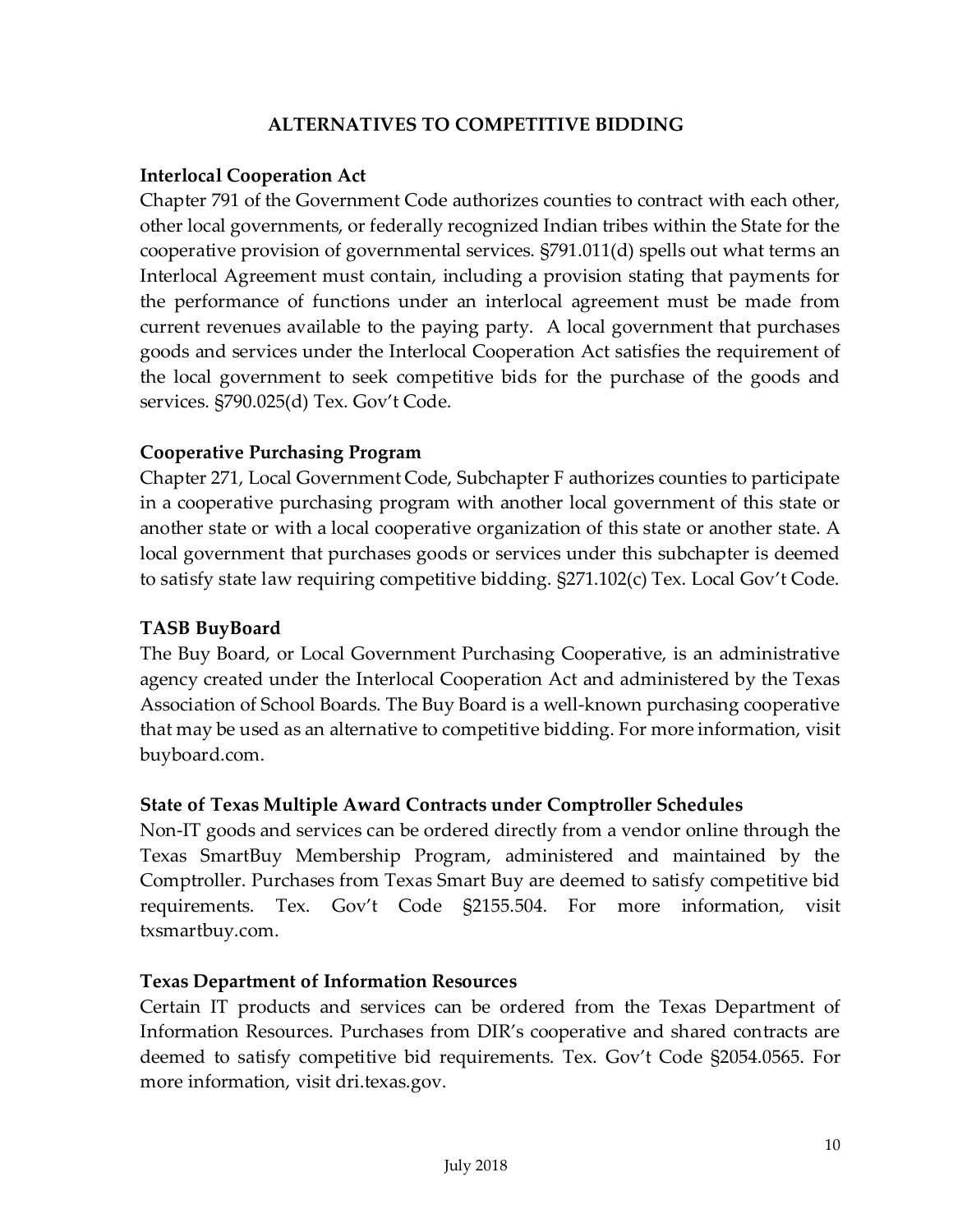### **Federal Supply Schedule Sources**

Counties may purchase goods or services available under federal supply schedules of the United States General Services Administration. Purchases from GSA supply schedules are deemed to satisfy competitive bid requirements. §271.103 Tex. Local Gov't Code. For more information, visit gsa.gov.

#### **MANDATORY EXCEPTIONS TO COMPETITIVE BIDDING**

#### **Professional Services Procurement Act**

Under Chapter 2254, Subchapter A, Tex. Gov't Code, a county may not competitively bid for the services of the following: a certified public accountant, an architect, a landscape architect, a land surveyor, a physician or surgeon, an optometrist, a professional engineer, a state certified or state licensed real estate appraiser, or a registered nurse.

Contracts for the professional services of an architect, engineer, or surveyor have a specific statutorily prescribed selection method under §2254.004 Tex. Gov't Code.

### **DISCRETIONARY EXCEPTIONS TO COMPETITIVE BIDDING**

§262.024 Tex. Local Gov't Code contains a list of items that may be exempted from competitive bidding if the commissioners court *by order* grants the exemption:

#### **Public Calamity**

An item that must be purchased in case of public calamity if it is necessary to make the purchase promptly to relieve the necessity of the citizens or to preserve the property of the county.

#### **Public Health or Safety**

An item necessary to preserve or protect public health or safety of the residents of the county.

Whether an item is "necessary to preserve or protect the public health or safety of the residents of the county" is a question left to the commissioners court's discretion, subject to judicial review under an abuse of discretion standard. *Davray, Inc. v. City of Midlothian, Texas*, 2005 WL 1586574 (N.D. Tex. July 6, 2005)

#### **Unforeseen Damage**

An item necessary because of unforeseen damage to public property.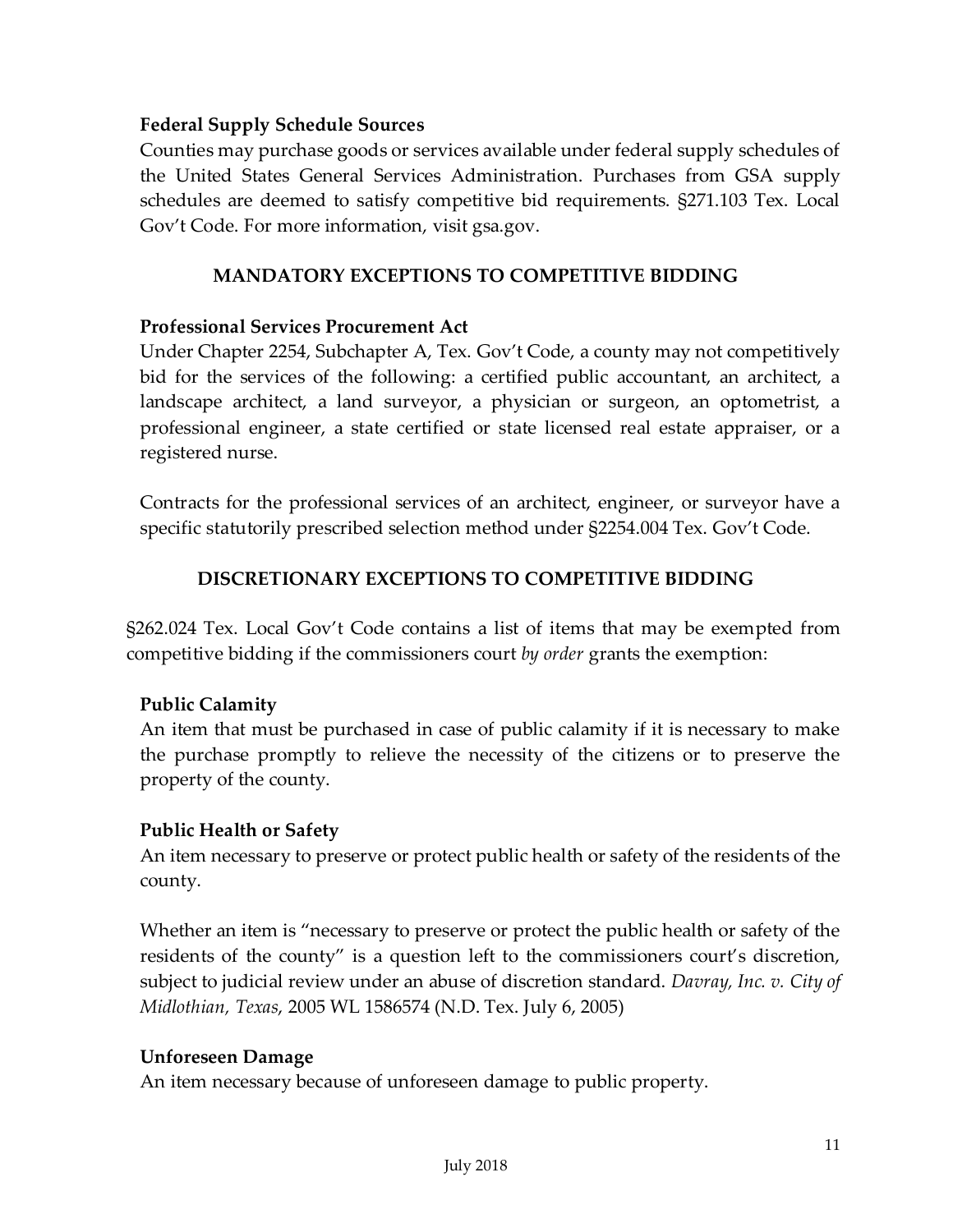## **Personal or Professional Service**

The discretionary exemption in §262.024(4) does *not* have the same meaning or effect as the term "professional services" in Chapter 2254 of the Government Code. If the county wishes to procure services listed in Chapter 2254, the county may NOT use sealed bids to acquire those services. Instead, the county issues a request for qualifications and negotiates a proposal price *after* selecting the most qualified professional or firm responding to the county's request for qualifications.

The "professional services" referred to in §262.024 are defined under common law. There is very little guidance available about what services are considered personal or professional and can properly be exempted from competitive bidding under Chapter 262.

The Texas Attorney General Opinion procedure is not an effective outlet for obtaining guidance in this area because whether a particular service qualifies as "personal or professional services" is a fact issue left to the discretion of the commissioners court. Generally, a professional service is one that requires predominantly mental or intellectual skill or belonging to a discipline requiring special knowledge or attainment and a high order of learning, skill and intelligence. *See e.g.,* Tex. Att'y Gen. Op. No. JM-1136 (1990)

### **Individual Work**

Any individual work performed and paid for by the day, as the work progresses, provided that no individual is compensated under this subsection for more than 20 working days in any three month period.

## **Acquisition of Land or Right-of-Way**

The purchase of "any land or right-of-way".

### **Sole Source Items**

Sole source items, such as those covered by patents, copyrights, secret processes, monopolies; creative works such as films, manuscripts or books; electric power, gas, water and other utilities; captive replacement parts.

### **Food**

An item of food – but see §262.024(d), which requires counties to solicit at least three bids for purchases of food items by telephone or written quotes at intervals specified by the commissioners court. Records of the informal food item quotes shall be retained for one year or until audited by the county auditor. Award for food purchase contracts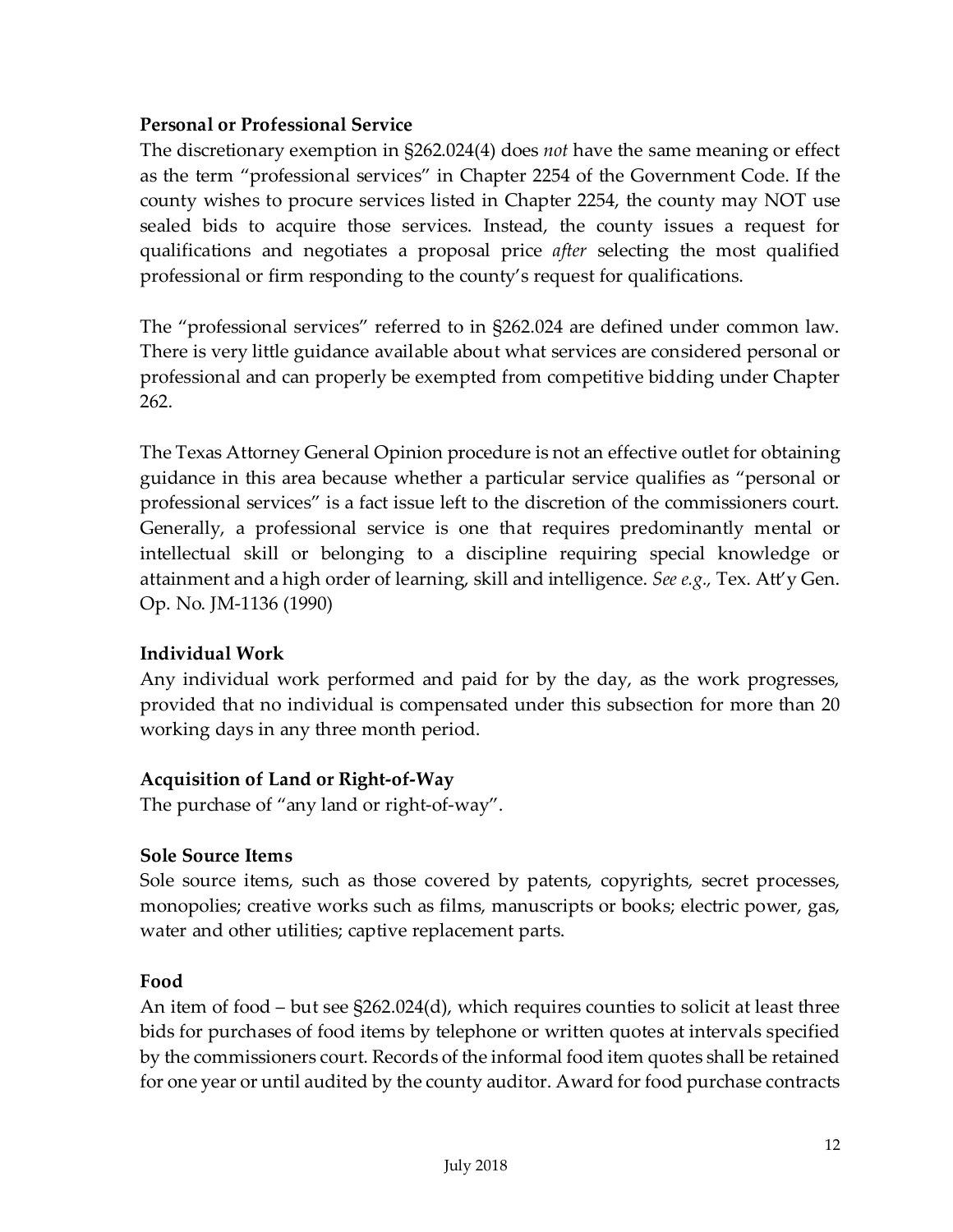must go to the responsible bidder who submits the lowest and best bid, or all bids shall be rejected and the informal bidding process shall be repeated.

### **Personal Property Sold at Auction**

Personal property sold at auction by a state licensed auctioneer; at a liquidation sale held in compliance with Subchapter F, Chapter 17, Business & Commerce Code; or by a political subdivision of this state, a state agency, or an entity of the federal government.

## **Community and Economic Development**

Any work performed under a contract for a community and economic development corporation made by a county under Section 381.004.

## **Vehicle and Equipment Repairs**

Any repairs on county vehicles or equipment.

## **SPECIAL STATUTORY EXCEPTIONS TO COMPETITIVE BIDDING LAWS**

From time to time, the Legislature will exempt specific types of transactions or purchases from competitive bidding. The following is a list of some of these specific authorities:

## **Certain Transportation Construction**

A local government corporation expenditure for: (1) an improvement constructed in a reinvestment zone the construction of which is managed by a private venture participant; or (2) an improvement construction by the corporation for which more than 50 percent of the construction is funded by a private entity is exempt from competitive bidding procedures. Tex. Transp. Code §431.110

### **Housing Finance Corporation**

A housing finance corporation is exempt from any competitive bidding requirement imposed on the award of contracts for acquisition, construction, rehabilitation or lease, sale or other disposition of property for action taken under the Texas Housing Finance Corporations Act. Tex. Loc. Gov't Code §394.904.

### **Purchase from Certain Nonprofits**

Products or services purchased from a nonprofit agency for persons with disabilities under Chapter 122, Human Resources Code.